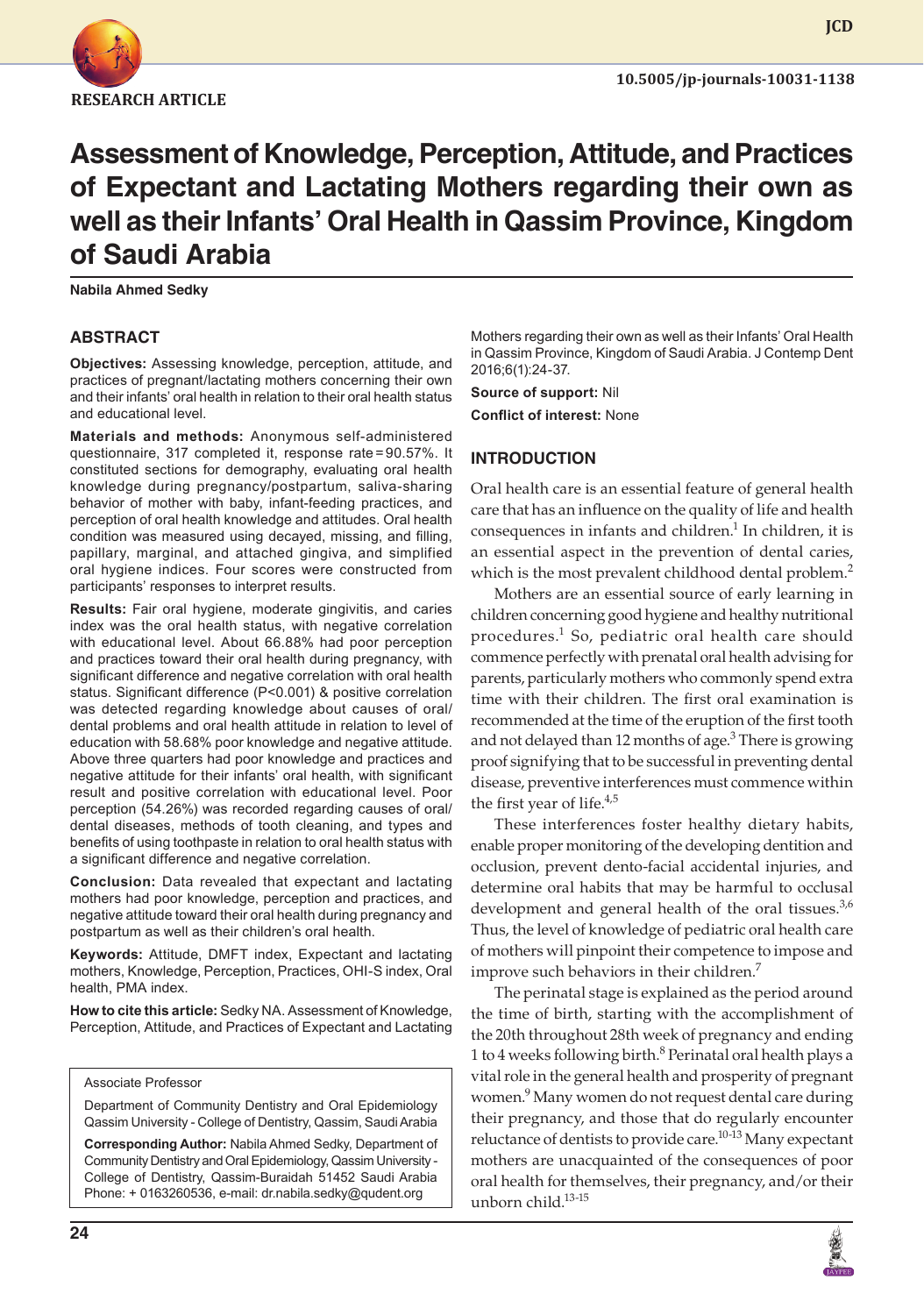The extreme inflammatory reaction of the gums to bacterial plaque identified as pregnancy gingivitis has been referred to the increased secretion of gestational hormones particularly estrogen and progesterone during pregnancy.<sup>16,17</sup> Bacterial plaque formation can be prohibited by consistent tooth brushing, the usage of dentifrices as well as dental education. Moreover, appropriate diet and healthy lifestyle play an imperative role in the overall wealth of the mother to be.<sup>17</sup> The necessity to eat a balanced diet with plenty of fruits cannot be stressed enough. Unfortunately, the pregnant condition may predispose to unhealthy behaviors such as licking sweets to reduce nausea that will afford an appropriate substrate for cariogenic bacteria and may predispose to increased tooth decay in some individuals.<sup>18</sup>

In addition, mothers with poor oral health and high levels of cariogenic oral bacteria are at superior risk for infecting their children with the bacteria and intensifying their children's caries risk at an early age.<sup>19</sup> Dental caries in infants is a disease that commonly is preventable. Defining those mothers at highest risk for transmitting cariogenic bacteria to their children enhances chances for preventive interference.<sup>20</sup>

The essential goal of perinatal oral health care, concerning the transmission of caries, is to reduce the numbers of cariogenic bacteria in pregnant women's mouth so that mutans streptococci (MS) colonization of the infant can be postponed as long as feasible. $^{21}$ Appropriate delivery of educational information and preventive therapies to these parents can diminish the incidence of early childhood caries (ECC), restrain the necessity for dental rehabilitation, and enhance the oral health of their children.<sup>22-24</sup> Physicians, nurses, and other health care professionals are most probably to see expectant or new mothers and their infants than are dentists. Consequently, it is fundamental that these providers be perceptive of the infectious etiology and concomitant risk factors of dental caries and ECC, make proper decisions with regard to appropriate and efficient interferences for pregnant women, and enable the foundation of a dental home.25-27

However, no qualitative researches have investigated the oral health experiences of pregnant and parenting adolescent women in the Saudi society, that is, the purpose of the present study that used to assess the knowledge, perception, attitude, and practices concerning pregnant and lactating women's oral health and their infants' oral health receiving pre- and postnatal care at Buraidah Maternity and Pediatric hospital in relation to their oral health status and level of education. The results obtained would serve as baseline data for planning an oral health education program aimed at improving the oral health of expectant and lactating mothers.

Specifically, it would identify areas of deficiency in the women's knowledge, perception, attitude, and practices, and this would be beneficial in creating the content of the oral health education messages.

## **MATERIAL AND METHODS**

A cross-sectional study was conducted at Buraidah Maternity and Pediatric hospital, a Governmental Hospital in Qassim Province, KSA, which is frequented by pregnant women and lactating mothers from all regions of the central region, between January and March 2015, after obtaining a prior permission from the concerned authorities as well as the approval of the Dental Ethical Committee for the study protocol. The study sample was randomly selected from pregnant women and mothers of children up to 1 year of age. The pregnant females were selected from the antenatal department and the mothers were chosen when they use to come for immunization or pediatric visit at the hospital. After being disclosed the nature of the study, a total of 350 ladies signed the approval to participate in the study through an informed consent form and participated in the study by completing an anonymous self-administered structured questionnaire. Subjects who were not willing to contribute in the study and mothers of children with congenital anomalies and twins were excluded. Three hundred seventeen participants properly completed the questionnaires, while 33 questionnaires had several uncompleted sections and were thus rejected with a response rate=90.57%.

The questionnaire was translated into Arabic language and filled by the investigator to prevent bias, then it was pre-tested on randomly selected 35 expectant and lactating mothers (10%) to allow for refinement of the questions in order to facilitate answering and to ensure its comprehension, practicability, validity, interpretation of responses, and reliability (Cronbach's alpha  $\alpha$  = 0.875).

The questionnaire used a simple tick-box format, with sections for demographic items (such as age, level of education, occupation, number of children, and current situation). There were 14 questions in the 2nd section evaluating the oral health knowledge of the respondents during pregnancy and three questions postpartum. The third section constituted four questions with regard to saliva-sharing behavior of the mother with the baby, the oral cleansing methods for the infant and the mothers' knowledge about the age of eruption of first tooth. The fourth section enquired about infant-feeding practices (eight questions). The last section asked about the perception of oral health knowledge and attitudes of the contributors.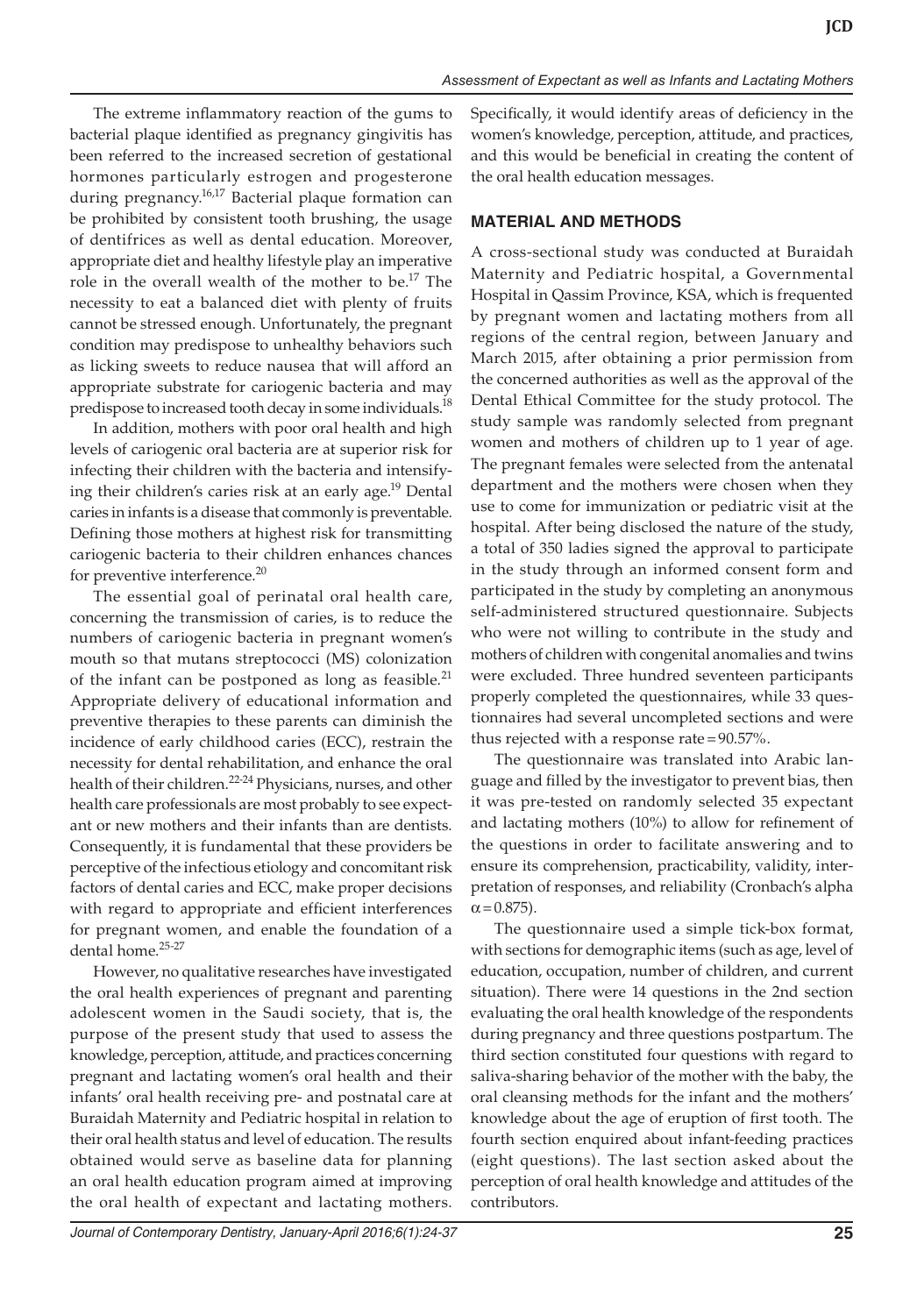Finally, the oral health condition of the participants was measured using decayed, missing, and filling (DMFT) index for caries measurement, $^{28}$  as well as papillary, marginal, and attached gingiva (PMA) index for periodontal status,<sup>29</sup> and lastly the simplified oral hygiene (OHI-S) index for oral hygiene status. $30$ 

In order to simply interpret the results, four scores were constructed from the participants' responses. The first one was "perception & practices of oral health during pregnancy"; this score was created by counting the total number of the correct answers given by the contributors. Consequently, the perception and practices score was in an interval scale and ranged from 0 to 6, the maximum attainable score was 5, with a higher perception and practices score signifying better dental knowledge. The perception and practices scores were regrouped into two categories: those with good perception and practices and those with poor perception and practices. Thus, a score of 3 and above was graded as good perception, while 2 and below was graded as poor perception. The second score was "knowledge about causes of oral & dental problems and attitude toward oral health"; this score was constructed similarly as the previous score. The knowledge and attitude score ranged from 0 to 9, with a mean score of 4.5. Based on the mean score, the knowledge and attitude scores were aggregated into two categories: those with good knowledge and positive attitude (score of 6 and above) in addition to those with poor knowledge and negative attitude (score of 5 and below). Similarly, the 3rd and 4th scores were calculated where the third one was related to "knowledge, attitude & practices about infants' oral health" with a range from 0 to 12, the maximum achievable score was 9. Regrouping of the knowledge, attitude, and practices scores resulted in two categories: 6 and above was graded as high knowledge, positive attitude, and practices, while 5 and below was graded as low knowledge, negative attitude, and practices. The fourth score was "perceived causes of oral & dental diseases, methods of tooth cleaning, types and benefits of using toothpaste" that ranged from 0 to 18, with a maximum of 16. So, 9 and above was graded as high perception, and 8 and below was graded as low perception.

In addition, for the point of analysis, the level of education was classified as low (illiterate), middle (middle and secondary education), and high (university and graduated). Moreover, caries measurement (DMFT Score) was also categorized as low (DMT 1–7), moderate (DMT 8–15), and high (DMT 16–32). Whereas the OHI-S was scored as followed<sup>30</sup> 0 = excellent oral hygiene,  $0.1$ -1.2 = good oral hygiene, 1.3-3.0=fair oral hygiene, and 3.1-6.0=poor oral hygiene. Finally, the modified PMA Index was scored as<sup>29</sup> 0 = No gingivitis,  $0.1$ -1 = Mild gingivitis, 1.1-2=Moderate gingivitis, and 2.1-3=Severe gingivitis.

#### **Statistical Analysis**

Statistical analysis was conducted using the SPSS program (SPSS 19.0 for windows; SPSS Inc., Chicago, USA). All statistical analyses were carried out at a significance level less than 0.05 and 0.01. The data were analyzed for frequency distributions. Data were subjected to descriptive statistics such as frequencies, percentages, and crosstabulation. The Chi-square test for association between studied variables and oral health status as well as level of education was performed, and finally, Pearson's correlation coefficient was used to investigate associations between variables.

#### **RESULTS**

Three hundred seventeen contributors have accurately fulfilled the questionnaires. The mean age of respondents was 29.77 years, SD  $\pm$  6.13 years; range 17 to 41 years. Regarding the level of education of the participants, 19.24% were illiterate, 41.96% were middle and secondary school educated, and 38.80% were university educated and graduated. Moreover, 69.40% were housewives, 25.87% employees, 1.89% professionals, and 2.84% were students.

Table 1 reveals the current status and oral health situation of the participants, and the majority of the contributors (62.78%) had one to three children. Concerning the current situation of the studied subjects, 73.82% were pregnant and 26.18% were lactating. Among the pregnant females, 65.38% were in the 3rd semester, 20.51% in the 2nd semester, and only 14.10% in the 1st semester. With regard to the oral health status, the mean value of OHI-S index was found to be 1.35; PMA index was 1.39 indicating fair oral hygiene and moderate gingivitis respectively, while mean DMFT was 10.37 representing moderate caries index. Moreover, caries prevalence among the studied group was found to be 100% with the decayed component contributed maximum (90.85%) followed by

| <b>Table 1:</b> Current situation and oral health status of the |
|-----------------------------------------------------------------|
| participants                                                    |

| Variable                         |                           | Frequency | Percent |
|----------------------------------|---------------------------|-----------|---------|
| Number of children               | No children               | 6         | 1.89    |
| $(N = 317)$                      | One – Three               | 118       | 62.78   |
|                                  | More than three           | 112       | 35.33   |
| Current situation<br>$(N = 317)$ | Lactating                 | 83        | 26.18   |
|                                  | Pregnant                  | 234       | 73.82   |
| Trimester                        | 1 <sup>st</sup> trimester | 33        | 14.10   |
| $(N = 234)$                      | 2 <sup>nd</sup> trimester | 48        | 20.51   |
|                                  | 3 <sup>rd</sup> trimester | 153       | 65.38   |
|                                  |                           | Mean      |         |
| Oral health status               | <b>DMFT</b> Index         | 10.37     |         |
| $(N = 317)$                      | OHI-S Index               | 1.35      |         |
|                                  | <b>PMA Index</b>          | 1.39      |         |
|                                  |                           |           |         |

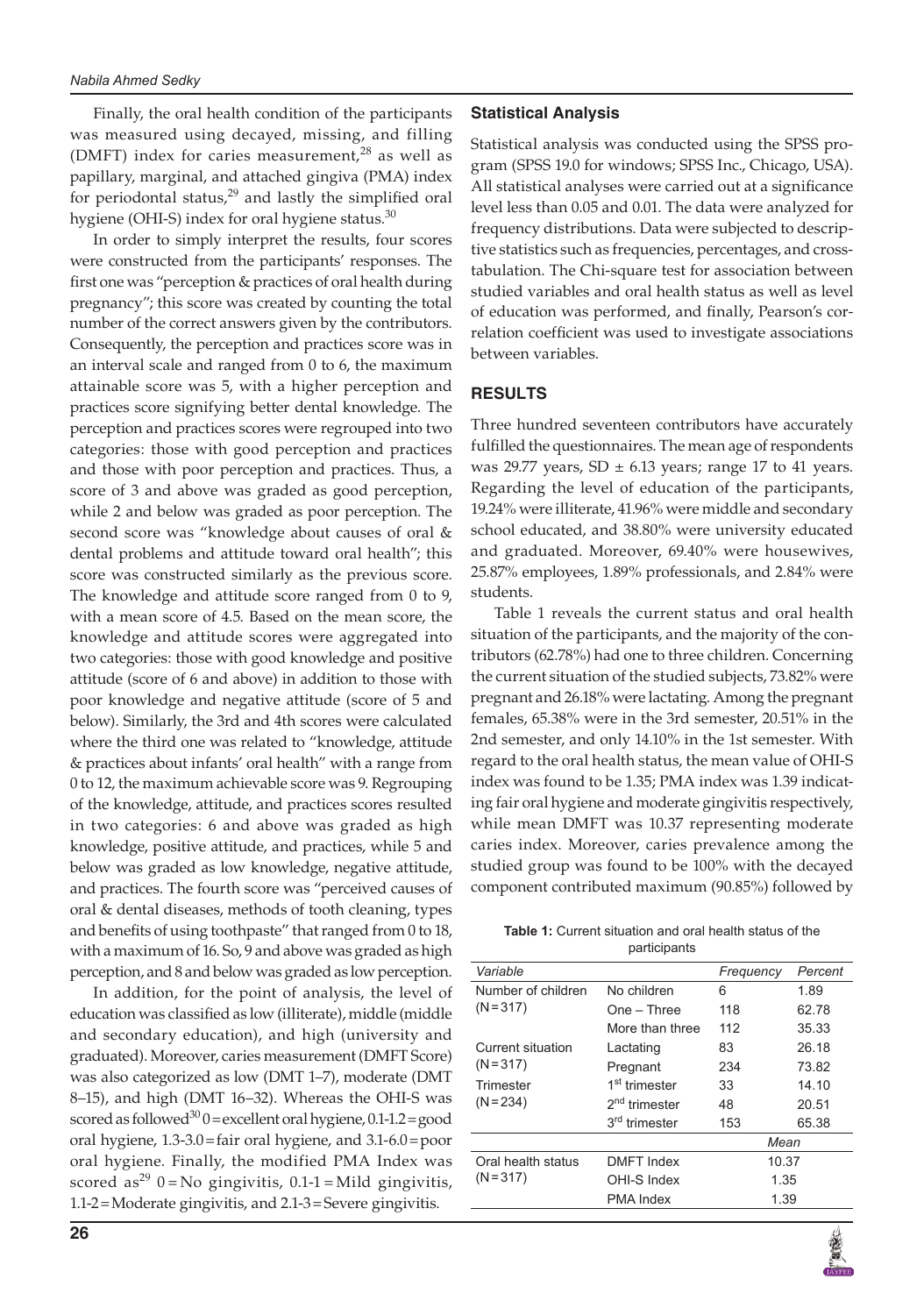| Assessment of Expectant as well as Infants and Lactating Mothers |  |  |
|------------------------------------------------------------------|--|--|
|                                                                  |  |  |

|        | <b>DMFT</b> Index           |                       |                 |                  |              |              |              |
|--------|-----------------------------|-----------------------|-----------------|------------------|--------------|--------------|--------------|
|        | <b>Level of Education</b>   | Low                   | Moderate        | High             | <b>Total</b> |              | $\chi^2(p)$  |
| Low    | Count                       | 12                    | 46              | 3                | 61           |              | 27.741*      |
|        | % within level of education | 19.67                 | 75.41           | 4.92             | 19.24        |              | (0.000)      |
| Middle | Count                       | 52                    | 55              | 26               | 133          |              |              |
|        | % within level of education | 39.10                 | 41.35           | 19.55            | 41.96        |              |              |
| High   | Count                       | 52                    | 63              | 8                | 123          |              |              |
|        | % within level of education | 42.28                 | 51.22           | 6.50             | 38.80        |              |              |
| Total  | Count                       | 116                   | 164             | 37               | 317          |              |              |
|        | % within level of education | 36.59                 | 51.74           | 11.67            | 100          |              |              |
|        |                             |                       |                 | OHI-S Index      |              |              |              |
|        |                             | <b>Excellent</b> oral | Good oral       | Fair oral        | Poor oral    |              |              |
|        | <b>Level of Education</b>   | hygiene               | hygiene         | hygiene          | hygiene      | <b>Total</b> | $\chi^2$ (p) |
| Low    | Count                       | 0                     | 23              | 27               | 11           | 61           | 67.451*      |
|        | % within level of education | 0.00                  | 37.70           | 44.26            | 18.03        | 19.24        | (0.000)      |
| Middle | Count                       | 9                     | 51              | 70               | 3            | 133          |              |
|        | % within level of education | 6.77                  | 38.35           | 52.63            | 2.26         | 41.96        |              |
| High   | Count                       | 17                    | 78              | 28               | 0            | 123          |              |
|        | % within level of education | 13.82                 | 63.41           | 22.76            | 0.00         | 38.80        |              |
| Total  | Count                       | 26                    | 152             | 125              | 14           | 317          |              |
|        | % within level of education | 8.20                  | 47.95           | 39.43            | 4.42         | 100          |              |
|        |                             |                       |                 | <b>PMA</b> Index |              |              |              |
|        |                             |                       |                 | Moderate         | Severe       |              |              |
|        | <b>Level of Education</b>   | No gingivitis         | Mild gingivitis | gingivitis       | gingivitis   | Total        | $\chi^2(p)$  |
| Low    | Count                       | 3                     | 8               | 24               | 26           | 61           | 59.522*      |
|        | % within level of education | 4.92                  | 13.11           | 39.34            | 42.62        | 19.24        | (0.000)      |
| Middle | Count                       | 15                    | 39              | 23               | 56           | 133          |              |
|        | % within level of education | 11.28                 | 29.32           | 17.29            | 42.11        | 41.96        |              |
| High   | Count                       | 18                    | 58              | 38               | 9            | 123          |              |
|        | % within level of education | 14.63                 | 47.15           | 30.89            | 7.32         | 38.80        |              |
| Total  | Count                       | 36                    | 105             | 85               | 91           | 317          |              |
|        | % within level of education | 11.36                 | 33.12           | 26.81            | 28.71        | 100          |              |

**Table 2:** Dental and oral health status of the participating women in relation to their level of education

 $*p < 0.001$ 

filled component (73.50%) and lastly missing component  $(72.56\%)$ .

Data in Table 2 represent the relation between the level of education of the contributing mothers and their dental and oral health status. A statistical significant difference was found between the level of education and the participants' dental and oral health in the form of DMFT index ( $\chi^2$ =27.741<sup>\*</sup>, p=0.000), OHI-S index ( $\chi^2$ =67.451<sup>\*</sup>,  $p=0.000$ ), and PMA index ( $\chi^2 = 59.522$ <sup>\*</sup>,  $p=0.000$ ) with the higher the level of education the better the condition either dental or oral.

Pie Chart 1 displays the mothers' perception and practices of oral health during pregnancy. It was found that only 0.95% of the participants practicing tooth flossing/day (twice) correctly, and 43.85% replied that they performing tooth brushing twice/day. Moreover, merely 19.24% perceived that milk is the kind of drinks they have to receive during pregnancy. Regarding the best time to receive necessary oral treatment before delivery, just 38.17% of the contributors answered correctly and for the action that has to be taken if carious teeth are discovered in the course of pregnancy, only 29.65% registered that they have to go to the dentist for filling of the carious teeth. Finally, the majority of the studied subjects (83.60%) perceived that foods containing sugar intake should be mealtimes only.

Table 3 demonstrates the relation between the respondents' oral health perception and practices during pregnancy and their oral health status. It was found that about two-thirds (66.88%) of the contributing mothers had poor perception and practices toward their oral health during pregnancy, while one-third of the participants (33.12%) recorded good perception and practices. A statistically significant difference was detected between oral health perception and practices in relation to dental and oral health status in the form of DMFT index  $(\chi^2=8.856^*$ , p = 0.012), OHI-S index ( $\chi^2=11.784^{**}$ , p = 0.008) as well as PMA index  $(\chi^2 = 13.927^{**}, p = 0.003)$ . Considering caries measurement, high DMFT score constituted the highest percentage for the participating women whether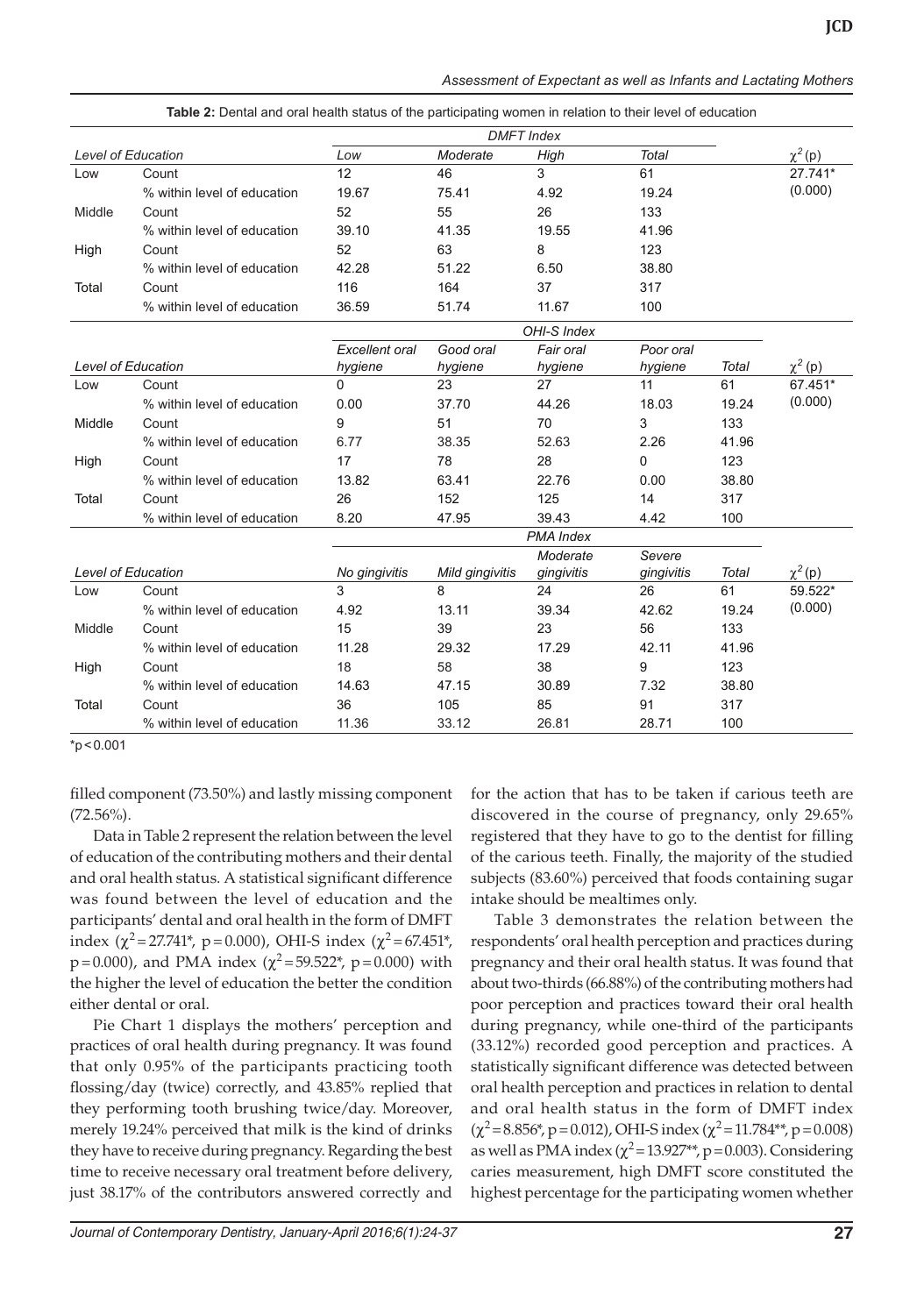

**Pie Chart 1:** Mothers' perception and practices of oral health during pregnancy (N=317)

they disclosed poor perception and practices (52.83%) or good perception and practices (40.95%) for their oral health during pregnancy. Furthermore, related to oral hygiene status of the contributors, "good" as well as "fair" oral hygiene categories were the most prominent conditions of the sharing women either with poor (42.92%

and 45.28% respectively) or good (58.10% and 27.62% respectively) perception and practices. With regard to the PMA index, the highest percentage of the involved women had mild gingivitis either with poor perception and practices (33.02%) or with good perception and practices (33.33%).

| Scoring of perception & practices of |                  |              | <b>DMFT</b> Index |                  |              |       |             |
|--------------------------------------|------------------|--------------|-------------------|------------------|--------------|-------|-------------|
| oral health during pregnancy         |                  | Low          | Moderate          | High             | <b>Total</b> |       | $\chi^2(p)$ |
| Poor perception and                  | Count            | 23           | 77                | 112              | 212          |       | 8.856*      |
| practices                            | % within Scoring | 10.85        | 36.32             | 52.83            | 66.88        |       | (0.012)     |
| Good perception                      | Count            | 24           | 38                | 43               | 105          |       |             |
| and practices                        | % within Scoring | 22.86        | 36.19             | 40.95            | 33.12        |       |             |
| Total                                | Count            | 47           | 115               | 155              | 317          |       |             |
|                                      | % within Scoring | 14.83        | 36.28             | 48.90            | 100          |       |             |
|                                      | OHI-S Index      |              |                   |                  |              |       |             |
| Scoring of perception & practices of |                  | Excellent    | Good              | Fair             | Poor         |       |             |
| oral health during pregnancy         |                  | oral hygiene | oral hygiene      | oral hygiene     | oral hygiene | Total | $\chi^2(p)$ |
| Poor perception                      | Count            | 14           | 91                | 96               | 11           | 212   | 11.784**    |
| & practices                          | % within Scoring | 6.60         | 42.92             | 45.28            | 5.19         | 66.88 | (0.008)     |
| Good perception                      | Count            | 12           | 61                | 29               | 3            | 105   |             |
| & practices                          | % within Scoring | 11.43        | 58.10             | 27.62            | 2.86         | 33.12 |             |
| Total                                | Count            | 26           | 152               | 125              | 14           | 317   |             |
|                                      | % within Scoring | 8.20         | 47.95             | 39.43            | 4.42         | 100   |             |
|                                      |                  |              |                   | <b>PMA Index</b> |              |       |             |
| Scoring of perception & practices of |                  | <b>No</b>    | Mild              | Moderate         | Severe       |       |             |
| oral health during pregnancy         |                  | gingivitis   | gingivitis        | gingivitis       | gingivitis   | Total | $\chi^2(p)$ |
| Poor perception                      | Count            | 15           | 70                | 65               | 62           | 212   | 13.927**    |
| & practices                          | % within Scoring | 7.08         | 33.02             | 30.66            | 29.25        | 66.88 | (0.003)     |
| Good perception                      | Count            | 21           | 35                | 20               | 29           | 105   |             |
| & practices                          | % within Scoring | 20.00        | 33.33             | 19.05            | 27.62        | 33.12 |             |
| Total                                | Count            | 36           | 105               | 85               | 91           | 317   |             |
|                                      | % within Scoring | 11.36        | 33.12             | 26.81            | 28.71        | 100   |             |

\*p<0.05; \*\*p<0.001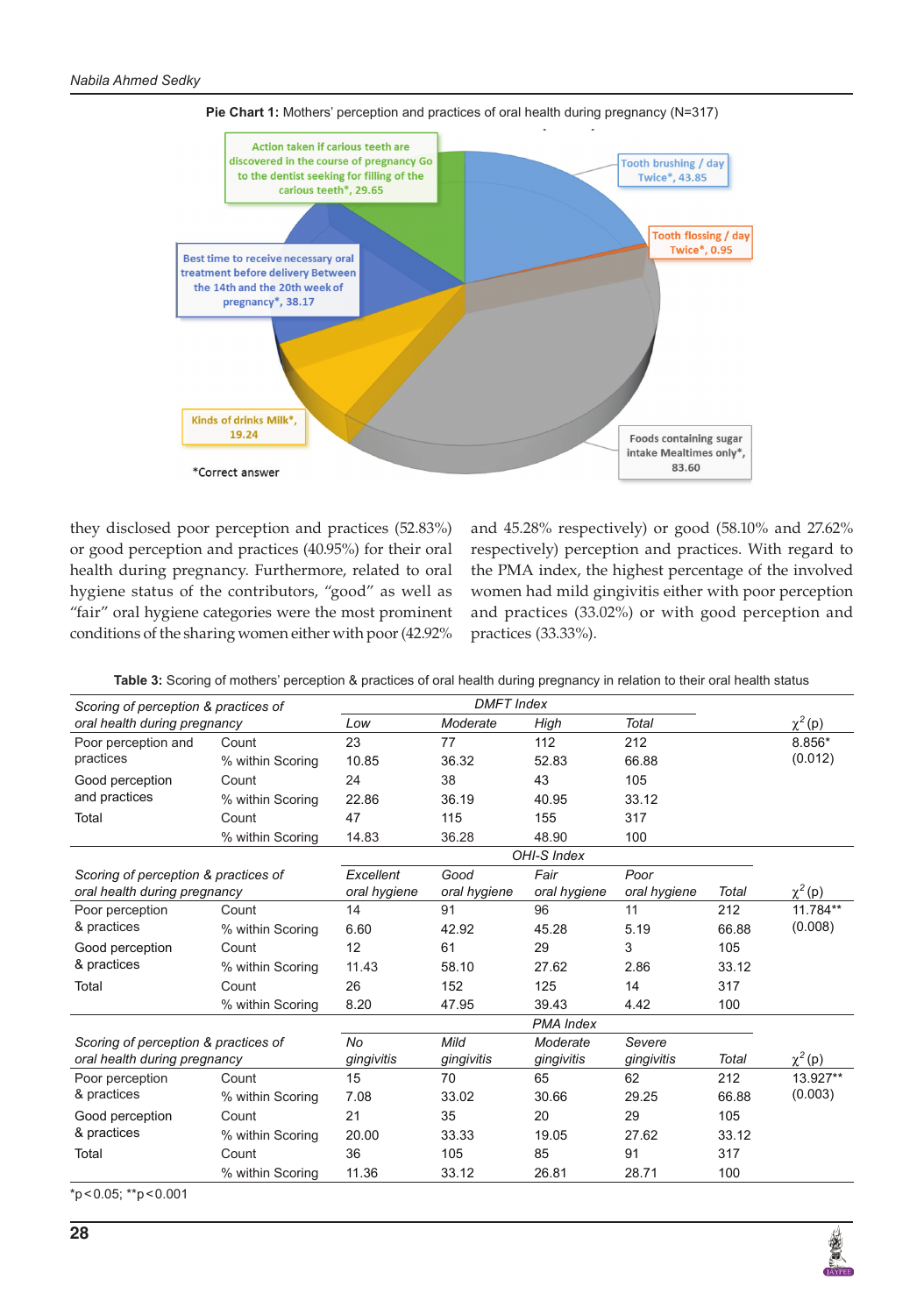

**Pie Chart 2:** Knowledge of participants about causes of oral & dental problems as well as their attitude toward oral health

Pie Chart 2 depicts the knowledge of the participants about causes of oral and dental problems as well as their attitude toward oral health. The results revealed that only 22.40% of women knew that cariogenic bacteria transmit from the mother to her baby through intimate contact and just 36.59% recognized that pregnancy does not predispose to tooth loss. Moreover, the majority of the sharing women had positive attitude toward oral health in the form of keeping the natural dentition is an important issue (96.21%), the importance of maintaining good oral health after delivery (94.32%) and that it is not necessary to remove every painful tooth (78.86%). On the contrary, negative attitude was represented through dental visits, as only 45.43% of mothers stated that dental visits are necessary during pregnancy and 47.63% reported that they visited the dentist previously.

Considering the relationship between the respondents' knowledge about causes of oral and dental problems as well as their attitude toward oral health in relation to their level of education, 58.68% were found to have poor knowledge and negative attitude, while 41.32% of mothers held good knowledge and positive attitude

with a statistically significant difference between groups  $(\chi^2 = 20.039^*)$ , p=0.000). Referring to the results, it was found that 40.32% of sharing mothers had poor knowledge and negative attitude, though they had high level of education, Table 4.

Enquiry about knowledge, attitude, and practices of participant mothers about their infants' oral health, Table 5 revealed that the majority of women (71.29%) knew that their babies' first teeth erupted at age of 6 months. On the contrary, merely 5.99% stated that they cleaned the dropped pacifier or toy by washing with water, and only 32.18% said that they did not share the spoons or other utensils with the baby. Moreover, just 38.30% of the mothers recognized that the infants' gum pads should be cleaned with wet gauze. Interpreting the infant feeding practices, the majority (82.33%) registered that they did not use sweetened pacifier, while more than half of the participants (58.99%) did not practice sugar contains milk/fluid, and only about one-third of mothers (33.75%) did not apply nocturnal bottle feeding. In addition, asking about dental visits, just 12.30% of mothers recorded that the first visit of the child to dentist

**Table 4:** Scoring of knowledge of mothers' about causes of oral and dental problems as well as their attitude toward oral health in relation to their level of education

| Scoring of knowledge about causes of oral and dental problems as<br>well as attitude of mothers' toward oral health |                  | Level of education |        |       |       |             |
|---------------------------------------------------------------------------------------------------------------------|------------------|--------------------|--------|-------|-------|-------------|
|                                                                                                                     |                  | Low                | Middle | High  | Total | $\chi^2(p)$ |
| Poor knowledge and negative attitude                                                                                | Count            | 49                 | 62     | 75    | 186   | 20.039*     |
|                                                                                                                     | % within Scoring | 26.34              | 33.33  | 40.32 | 58.68 | (0.000)     |
| Good knowledge and positive attitude                                                                                | Count            | 12                 | 71     | 48    | 131   |             |
|                                                                                                                     | % within Scoring | 9.16               | 54.20  | 36.64 | 41.32 |             |
| Total                                                                                                               | Count            | 61                 | 133    | 123   | 317   |             |
|                                                                                                                     | % within Scoring | 19.24              | 41.96  | 38.80 | 100   |             |

 $*p < 0.001$ 

*Journal of Contemporary Dentistry, January-April 2016;6(1):24-37* **29**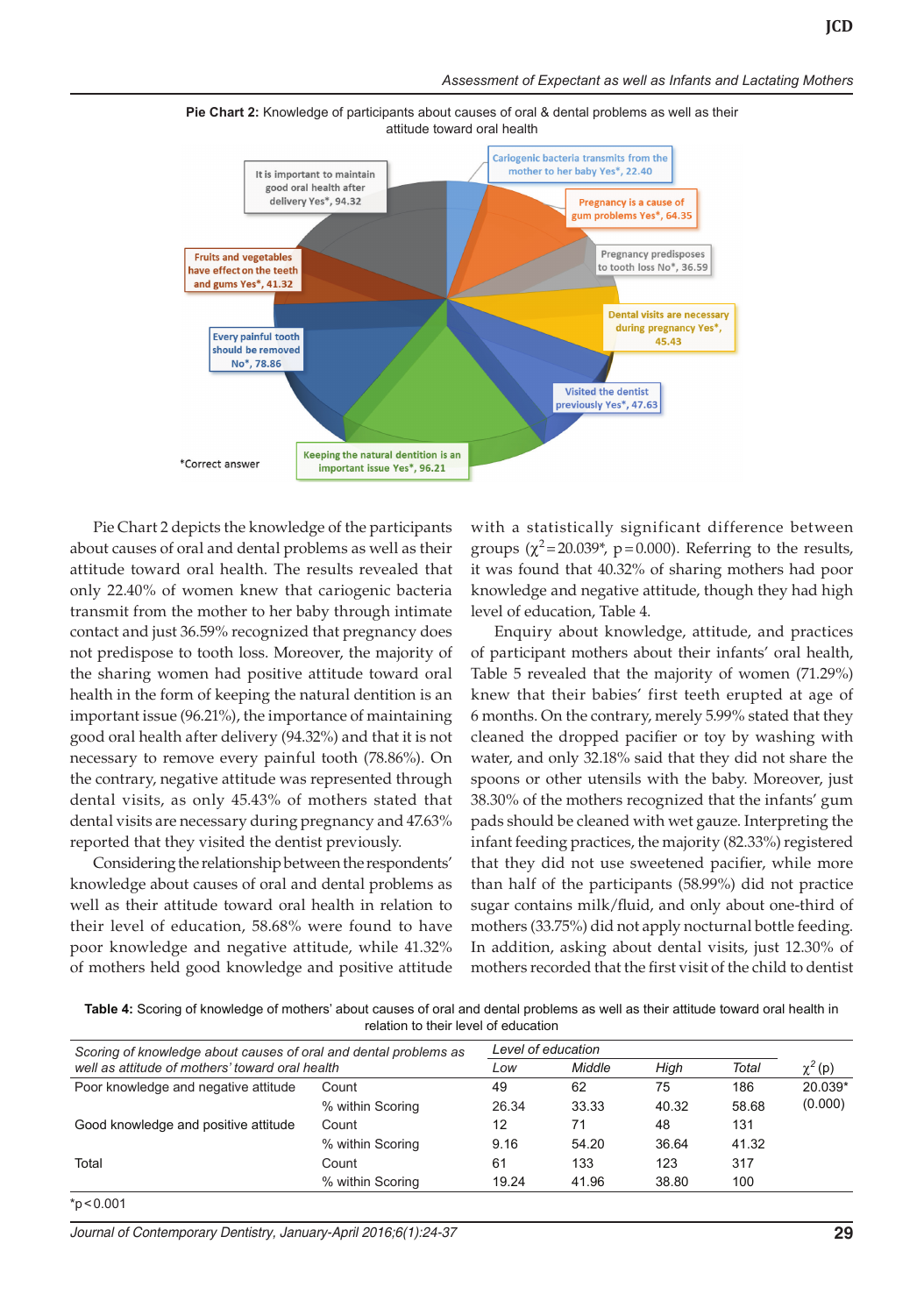*Nabila Ahmed Sedky*

| Variable                                       |                                                       |                                                         | Frequency | Percent |
|------------------------------------------------|-------------------------------------------------------|---------------------------------------------------------|-----------|---------|
| The age of eruption of first tooth             |                                                       | At 6 months*                                            | 226       | 71.29   |
| Saliva-sharing behavior                        | Spoons or other Utensils                              | Not shared with the baby*                               | 102       | 32.18   |
| of mother with baby                            | Dropped Pacifier or Toy                               | Cleaning by washing with water*                         | 19        | 5.99    |
| Methods of cleaning gum pads for infants       |                                                       | With wet gauze*                                         | 123       | 38.80   |
| Infant feeding practices                       | Use of sweetened pacifier                             | $No*$                                                   | 261       | 82.33   |
|                                                | Sugar contains milk/fluid                             | $No*$                                                   | 187       | 58.99   |
|                                                | Nocturnal bottle feeding                              | $No*$                                                   | 107       | 33.75   |
| Dental visits                                  | Child's first visit to the dentist                    | When the first (milk) tooth erupts*                     | 39        | 12.30   |
|                                                | Reason for child's visit to dentist                   | For routine check-up twice a year*                      | 74        | 23.34   |
| <b>Oral Cleansing Methods</b><br>for the child | When should you start cleaning<br>your child's teeth? | When one (milk) tooth erupts*                           | 57        | 17.98   |
|                                                | What should be used in<br>cleaning a baby's teeth?    | Small soft round nylon wet brush<br>without toothpaste* | 54        | 17.03   |
|                                                | When should children start<br>brushing by themselves? | 8 years*                                                | 35        | 11.10   |

\*The correct answer

should be when the first (milk) tooth erupted, and 23.34% stated that the reason for child's visit to dentist is for routine check-up and it should be twice a year, indicating poor knowledge and negative attitude toward their infants' oral health. With regard to oral cleansing methods of the child, only 17.98% registered that they started cleaning their child's teeth when one (milk) tooth erupted and 17.03% cleaned the bay's tooth with small soft round nylon wet brush without toothpaste, again signaling poor knowledge and practices, while 11.10% recorded that children should start brushing by themselves at 8 years old.

The relationship between scoring of knowledge, attitude, and practices of mothers' about their infants' oral health and their level of education is demonstrated in Table 6. It was found that more than three quarters of the participants (79.18%) possessed poor knowledge and practices as well as negative attitude toward their infants' oral health, while merely 20.82% of them had good knowledge and practices as well as positive attitude, with a statistically significant results between groups  $(\chi^2$ =31.959\*, p=0.000). Concerning level of education, it was detected that less than one quarter (24.30%) of the participants with low education level had poor knowledge and practices in addition to negative attitude

meaning that though the participating women had high and middle levels of education they owned poor knowledge and practices and negative attitude toward their infants' oral health.

Perceived causes of oral and dental diseases as well as methods of tooth-cleaning types and benefits of using toothpaste are presented in Table 7. Results revealed that just 5.99% of women perceived that dental caries is caused as a result of presence of bacterial plaque and also 28.08% registered that plaque causes gum diseases. On the contrary, dental floss and other interdental cleaning aids was perceived by merely 13.56% of the sharing women as one of the appropriate methods used daily for tooth cleaning to prevent dental caries. With regard to the types of toothpastes usually used, a low perception was recorded among the study group concerning the anti-plaque (7.89%), the anti-calculus (11.04%), the whitening (14.83%) and the desensitizing (37.54%) types of toothpastes, while the situation for fluoridated toothpastes was not much better as only 50.79% of the contributors distinguished this type of toothpastes. Moreover, the involved women realized the benefits of using toothpaste, where 81.70% registered that they prevented dental decay, 76.34% recorded that they make the mouth clean and fresh, and 50.79% disclosed that they prevent gum diseases.

**Table 6:** Scoring of knowledge, attitude, and practices of participants about their infants' oral health in relation to their level of education

| Scoring of knowledge, attitude, and practices of participants about their |                  |       | Level of education |       |       |             |
|---------------------------------------------------------------------------|------------------|-------|--------------------|-------|-------|-------------|
| infants' oral health                                                      |                  | Low   | Middle             | High  | Total | $\chi^2(p)$ |
| Poor knowledge, negative attitude, and practices                          | Count            | 61    | 110                | 80    | 251   | $31.959*$   |
|                                                                           | % within Scoring | 24.30 | 43.82              | 31.87 | 79.18 | (0.000)     |
| Good knowledge, positive attitude, and practices                          | Count            | 0     | 23                 | 43    | 66    |             |
|                                                                           | % within Scoring | 0.00  | 34.85              | 65.15 | 20.82 |             |
| Total                                                                     | Count            | 61    | 133                | 123   | 317   |             |
|                                                                           | % within Scoring | 19.24 | 41.96              | 38.80 | 100   |             |

\*p<0.001

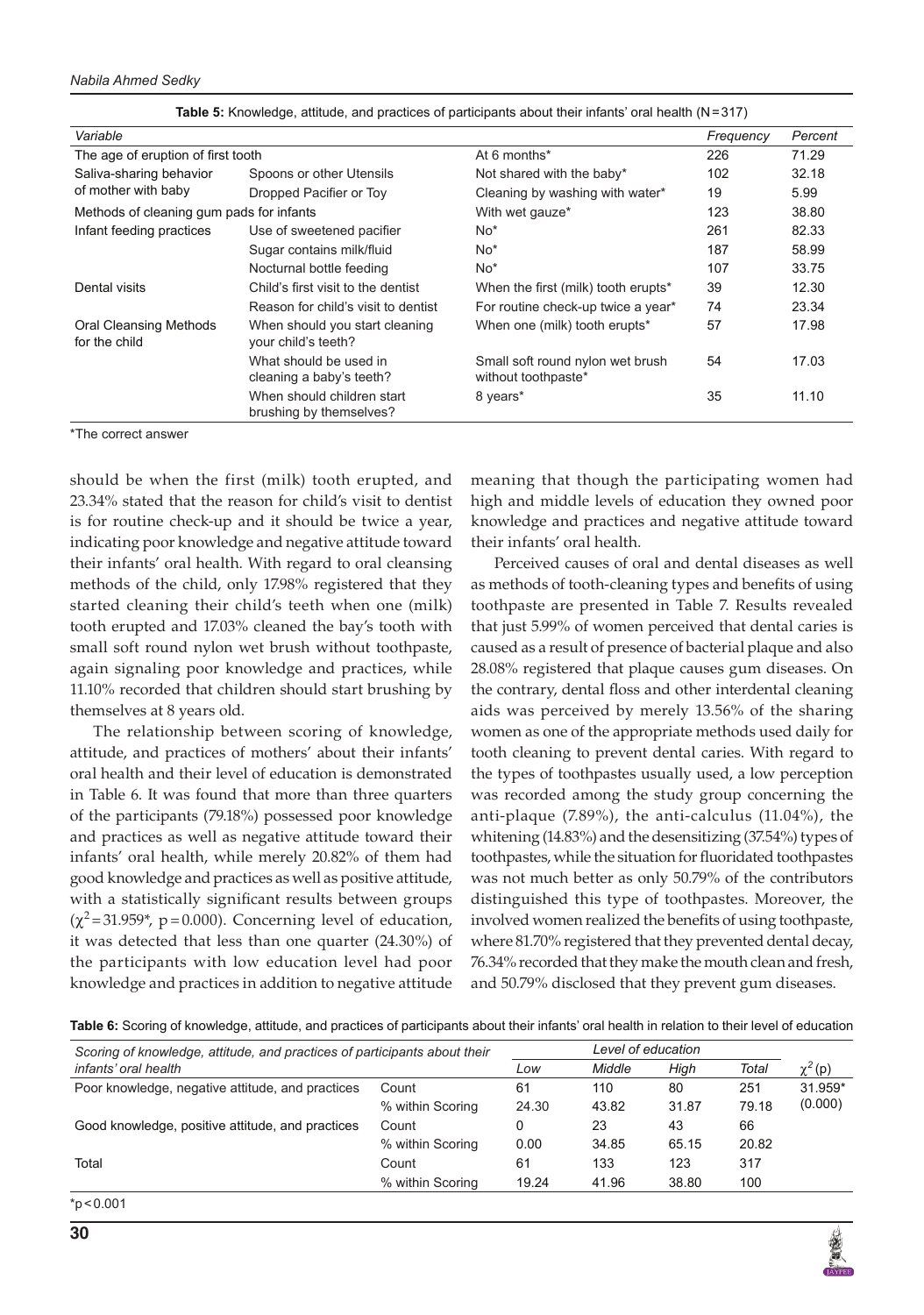| Assessment of Expectant as well as Infants and Lactating Mothers |  |  |
|------------------------------------------------------------------|--|--|

| Variable                                                   |                                                   | Frequency | Percent |
|------------------------------------------------------------|---------------------------------------------------|-----------|---------|
| Causes of dental caries (Multiple Response)                | Sugar/sweet foods*                                | 282       | 88.96   |
|                                                            | Poor oral hygiene*                                | 251       | 79.18   |
|                                                            | Bacterial Plaque*                                 | 19        | 5.99    |
| Causes of gum diseases (Multiple Response)                 | Bacterial Plaque*                                 | 89        | 28.08   |
|                                                            | Calculus/tartar*                                  | 146       | 46.06   |
|                                                            | Poor oral hygiene*                                | 181       | 57.10   |
| The appropriate methods used daily for tooth               | Miswak*                                           | 135       | 42.59   |
| cleaning to prevent dental diseases<br>(Multiple Response) | Toothbrush and toothpaste*                        | 276       | 87.07   |
|                                                            | Dental floss and other interdental cleaning aids* | 43        | 13.56   |
|                                                            | Mouthrinses*                                      | 90        | 28.39   |
| Types of toothpastes usually used                          | Fluoridated*                                      | 161       | 50.79   |
| (Multiple Response)                                        | Desensitizing*                                    | 119       | 37.54   |
|                                                            | Anti-calculus*                                    | 35        | 11.04   |
|                                                            | Anti-plaque*                                      | 25        | 7.89    |
|                                                            | Whitening*                                        | 47        | 14.83   |
| Benefits of using toothpaste (Multiple Response)           | Makes the mouth clean and fresh*                  | 242       | 76.34   |
|                                                            | Prevents Dental decay*                            | 259       | 81.70   |
|                                                            | Prevents gum disease*                             | 161       | 50.79   |

**Table 7:** Perceived causes of oral and dental diseases as well as methods of tooth cleaning, types, and benefits of using toothpaste

\*The correct answer

Table 8 summarizes scoring of perceived causes of oral and dental diseases, methods of tooth cleaning, and types and benefits of using toothpaste in relation to respondents' oral health status. Results revealed that

54.26% of the mothers had poor perception, while good perception constituted 45.74% of the participants with a statistically significant difference between groups regarding mothers' oral health status measured through

**Table 8:** Scoring of perceived causes of oral and dental diseases, methods of tooth cleaning, types, and benefits of using toothpaste in relation to respondents' oral health status

|                              | Scoring of perceived causes of oral and dental  | <b>DMFT</b> Index     |                 |                        |                      |       |              |
|------------------------------|-------------------------------------------------|-----------------------|-----------------|------------------------|----------------------|-------|--------------|
| benefits of using toothpaste | diseases, methods of tooth cleaning, types, and | Low                   | Moderate        | High                   | Total                |       | $\chi^2$ (p) |
| Poor perception              | Count                                           | 26                    | 55              | 91                     | 172                  |       | 3.176        |
|                              | % within Scoring                                | 15.12                 | 31.98           | 52.91                  | 54.26                |       | (0.204)      |
| Good perception              | Count                                           | 21                    | 60              | 64                     | 145                  |       |              |
|                              | % within Scoring                                | 14.48                 | 41.38           | 44.14                  | 45.74                |       |              |
| Total                        | Count                                           | 47                    | 115             | 155                    | 317                  |       |              |
|                              | % within Scoring                                | 14.83                 | 36.28           | 48.90                  | 100                  |       |              |
|                              | Scoring of perceived causes of oral and dental  | OHI-S Index           |                 |                        |                      |       |              |
|                              | diseases, methods of tooth cleaning, types, and | <b>Excellent</b> oral | Good oral       | Fair oral              | Poor oral            |       |              |
| benefits of using toothpaste |                                                 | hygiene               | hygiene         | hygiene                | hygiene              | Total | $\chi^2(p)$  |
| Poor perception              | Count                                           | 14                    | 65              | 84                     | 9                    | 172   | 17.097*      |
|                              | % within Scoring                                | 8.14                  | 37.79           | 48.84                  | 5.23                 | 54.26 | (0.001)      |
| Good perception              | Count                                           | 12                    | 87              | 41                     | 5                    | 145   |              |
|                              | % within Scoring                                | 8.28                  | 60.00           | 28.28                  | 3.45                 | 45.74 |              |
| Total                        | Count                                           | 26                    | 152             | 125                    | 14                   | 317   |              |
|                              | % within Scoring                                | 8.20                  | 47.95           | 39.43                  | 4.42                 | 100   |              |
|                              | Scoring of perceived causes of oral and dental  | <b>PMA</b> Index      |                 |                        |                      |       |              |
| benefits of using toothpaste | diseases, methods of tooth cleaning, types, and | No gingivitis         | Mild gingivitis | Moderate<br>gingivitis | Severe<br>gingivitis | Total | $\chi^2(p)$  |
| Poor perception              | Count                                           | 15                    | 43              | 57                     | 57                   | 172   | 17.976*      |
|                              | % within Scoring                                | 8.72                  | 25.00           | 33.14                  | 33.14                | 54.26 | (0.000)      |
| Good perception              | Count                                           | 21                    | 62              | 28                     | 34                   | 145   |              |
|                              | % within Scoring                                | 14.48                 | 42.76           | 19.31                  | 23.45                | 45.74 |              |
| Total                        | Count                                           | 36                    | 105             | 85                     | 91                   | 317   |              |
|                              | % within Scoring                                | 11.36                 | 33.12           | 26.81                  | 28.71                | 100   |              |

\*P<0.001

*Journal of Contemporary Dentistry, January-April 2016;6(1):24-37* **31**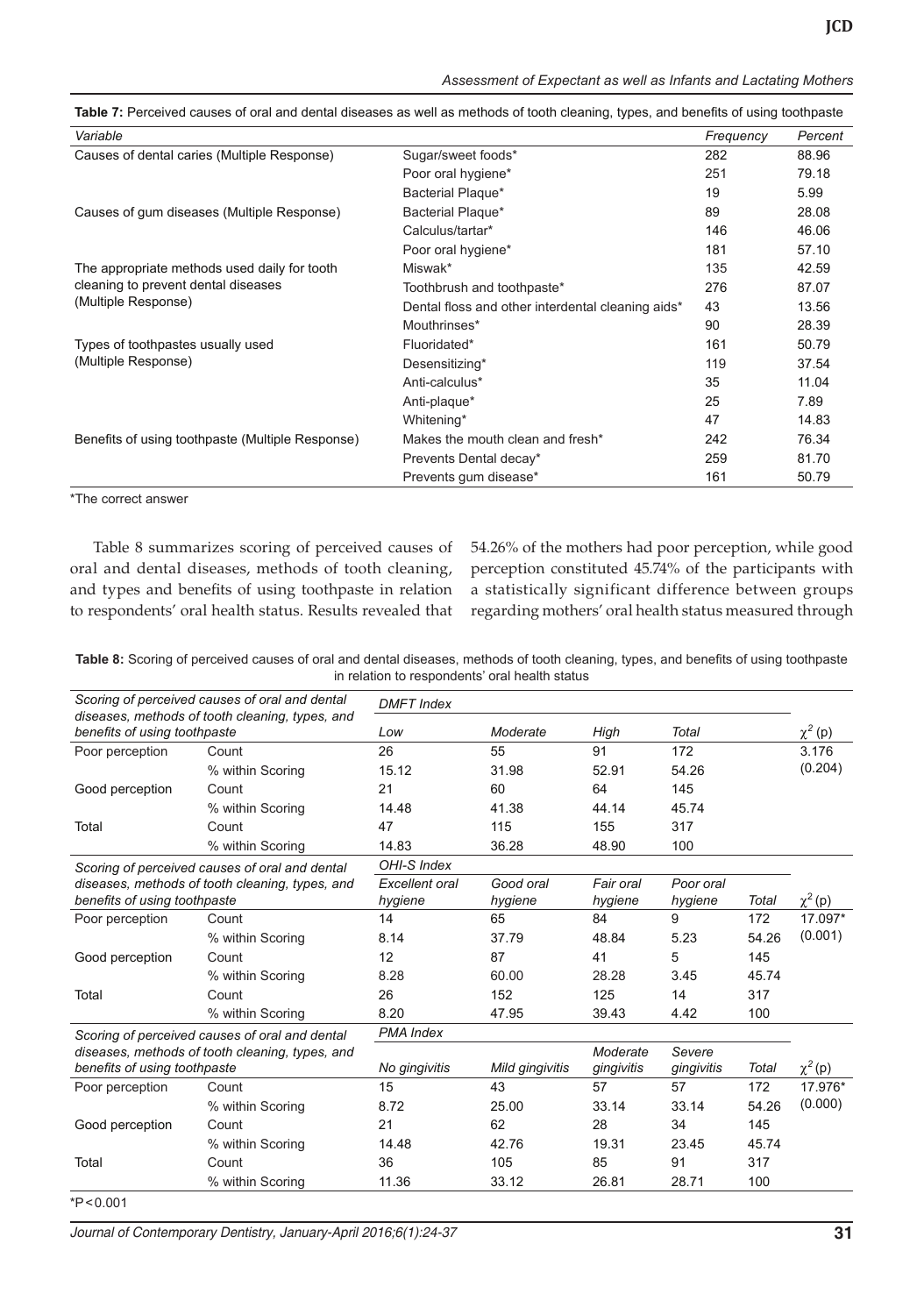OHI-S ( $\chi^2$  = 17.097<sup>\*</sup>, p = 0.001) and PMA Index ( $\chi^2$  = 17.976<sup>\*</sup>, p=0.000), while no statistical difference was recorded pertaining to dental caries ( $\chi^2$ =3.176, p=0.204). Results disclosed that 48.84% of mothers with fair oral hygiene had poor perception. In addition, the sharing women with poor perception suffered from moderate and severe gingivitis (33.14%, both).

Table 9 represents Pearson's correlation coefficient between different studied variables. The results revealed strong negative correlation between the level of education of the contributing women and their oral health condition in the form of caries measurement (DMFT index), oral hygiene (OHI-S index), and gingival status (PMA index), as the high educated participants had better oral health status (low OHI-S and PMA indices scores) and low caries index. In addition, a strong correlation was detected between level of education and "Scoring of knowledge of mothers' about causes of oral & dental problems as well as their attitude toward oral health" and "Scoring of knowledge, attitude & practices of participants about their infants' oral health." Furthermore, regarding the oral health status of the participants evaluated through the OHI-S and PMA indices, a negative correlation was obtained with "Scoring of mothers' perception and practices of oral health during pregnancy" and "Scoring of Perceived causes of oral & dental diseases, methods of tooth cleaning, types and benefits of using toothpaste."

#### **DISCUSSION**

Pregnancy and pregnant women create an exceptional challenge to dentists, not only for the reason of some oral alterations as consequences of the physiological alterations that arise during pregnancy but also the general as well as the oral health of their fetus in the stages of growth do become a matter of interest. $31$ Emerging evidence has revealed that periodontal disease may be related with pre-term low birth weight, $32$  growth retardation, $33$  and preeclampsia. $34$  It is important to evaluate the knowledge and attitudes of expectant and lactating mothers regarding different items concerned with infant oral health.<sup>35</sup> As mothers are the child's primary caregiver, they should be sufficiently subjected to oral health care issues that will be eventually conveyed to the child.<sup>36</sup> Parental behavioral aspects govern the oral health condition of their children and consequently they should be sufficiently well-informed on prevention of oral diseases.37 This should be achieved during the first 2 years of the child's life, which is the most influential period.<sup>38</sup> Outcome from this study revealed that the participating women had fair oral hygiene (mean OHI-S index=1.35), moderate gingivitis (mean PMA index=1.39) as well as moderate caries index (mean DMFT index=10.37)

with a negative correlation between the level of education and the oral health status of the participants, as the higher the level of education of mothers, the better the oral conditions and low caries index. The decayed component contributed maximum in the DMFT index meaning that they have unmet restorative treatment needs. These results are not in accord with that of a previous study carried out among Saudi pregnant women<sup>39</sup> in which dental restorations were the most repeatedly registered treatment received by these antenatal ladies.

With regard to the oral health perception and practices, the participants in the current study displayed poor perception and practices on the subject of their oral health throughout pregnancy. Flossing was not regularly performed by the participants; most of them declared that they never flossing, this may be due to insufficient knowledge, absence of motivation, little time, and deficiency of skill. These results are in accord with that previously reported by Fadavi et al, $15$  where they found that the pregnant African American and Hispanic women had restricted knowledge of oral health practices as tooth brushing and flossing. Moreover, in the current study, tooth flossing (0.95%) is found to be less often than brushing (43.85%), which is consistent with earlier studies. $15,40$  Nearly half of the participants practicing tooth brushing twice per day; the results are to somewhat more than that was reported by Abiola et al.<sup>18</sup> These findings explain the prominence of "good" or "fair" oral hygiene of the mothers. On the contrary, the contributors suffered from mild gingivitis that may be as a result of ignoring flossing. A negative correlation was registered between the oral health status of the participants evaluated through the OHI-S and PMA indices and oral health perception and practices score. Results of the present study showed that the contributing females possessed high DMFT score whether they revealed poor or good perception and practices for their oral health during pregnancy, meaning ignorance of proper methods of dental care, though some of them had the necessary information, they did not correctly apply it and consequently caries occur. Also, the minority of the expectant mothers (29.65%) did not take action if they discover carious teeth in the course of pregnancy and hence the problem is intensified.

It is essential to maintain good oral health throughout pregnancy, as the mother's oral health has an influence on her baby's oral health. High levels of the cariogenic bacteria specifically MS, overt carious lesions, and inadequate oral hygiene in mothers are all documented as risk factors in the transmission of MS from the mother to her infant<sup>41</sup>; this early colonization of the baby's oral cavity by cariogenic bacteria can initiate early caries. In the current study, the majority of the studied women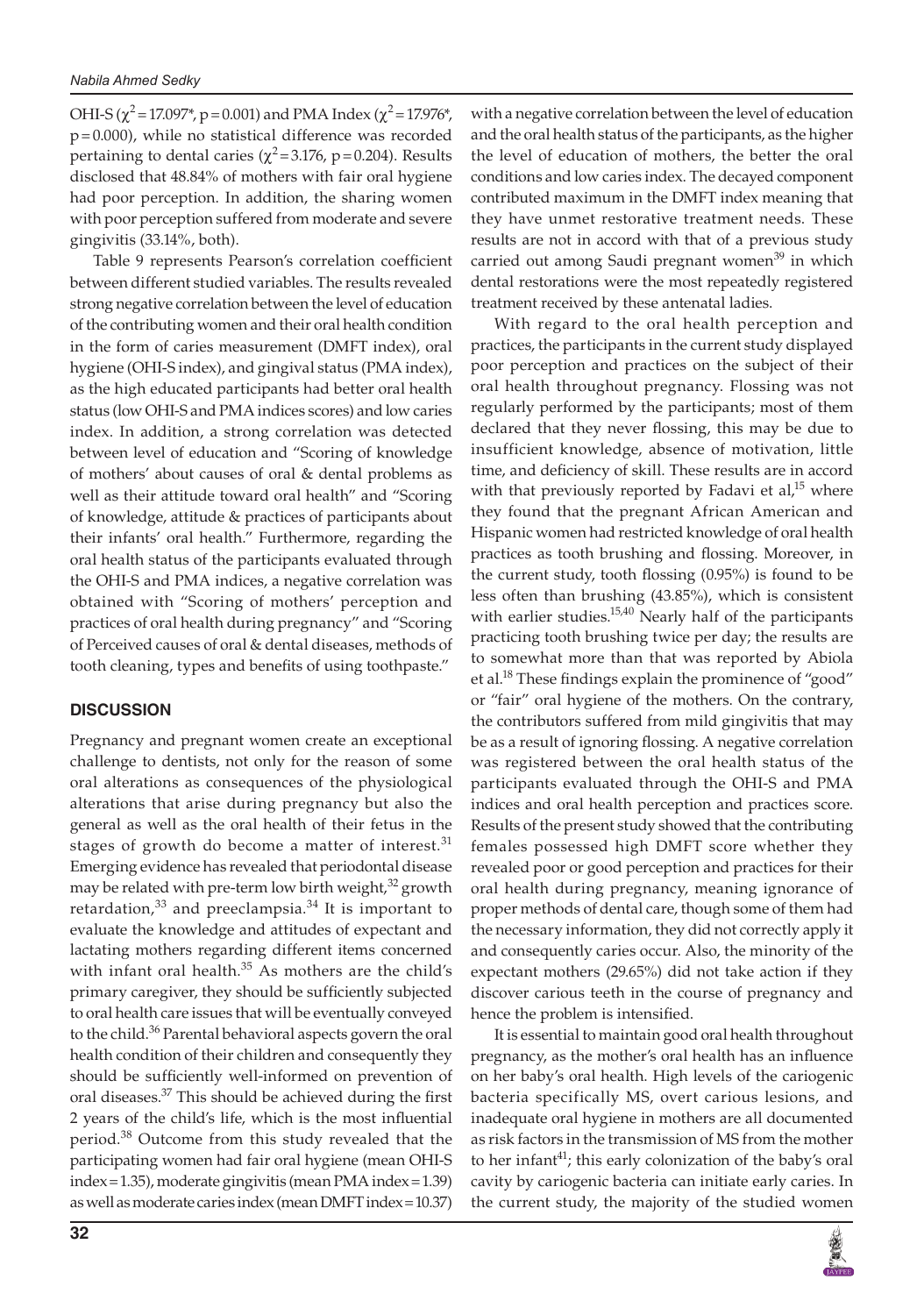|                                                                                               |                       |                                         |                  |             |                                                                                 | Table 9: Pearson correlation coefficient in study groups according to different studied variables (N=317)         |                                                                                      |                                                                                                                                               |
|-----------------------------------------------------------------------------------------------|-----------------------|-----------------------------------------|------------------|-------------|---------------------------------------------------------------------------------|-------------------------------------------------------------------------------------------------------------------|--------------------------------------------------------------------------------------|-----------------------------------------------------------------------------------------------------------------------------------------------|
|                                                                                               | Education<br>Level of | Measurement<br>(DMFT Score)<br>Caries   | $OH1$ S<br>Index | PMA Index   | practices of oral<br>perception and<br>health during<br>Scoring of<br>pregnancy | as well as attitude<br>toward oral health<br>knowledge about<br>causes of oral &<br>dental problems<br>Scoring of | practices about<br>attitude, and<br>infants' oral<br>knowledge,<br>Scoring<br>health | Scoring of Perceived<br>cleaning, types, and<br>causes of oral and<br>methods of tooth<br>benefits of using<br>dental diseases,<br>toothpaste |
| Level of Education                                                                            |                       |                                         |                  |             |                                                                                 |                                                                                                                   |                                                                                      |                                                                                                                                               |
|                                                                                               |                       |                                         |                  |             |                                                                                 |                                                                                                                   |                                                                                      |                                                                                                                                               |
| Caries Measurement (DMFT Score)                                                               | $-0.141*$             |                                         |                  |             |                                                                                 |                                                                                                                   |                                                                                      |                                                                                                                                               |
|                                                                                               | 0.012                 |                                         |                  |             |                                                                                 |                                                                                                                   |                                                                                      |                                                                                                                                               |
| OHI <sub>S</sub> Index                                                                        | $-0.478**$            | $0.395***$                              |                  |             |                                                                                 |                                                                                                                   |                                                                                      |                                                                                                                                               |
|                                                                                               | 0.000                 | 0.000                                   |                  |             |                                                                                 |                                                                                                                   |                                                                                      |                                                                                                                                               |
| PMA Index                                                                                     | $-0.378**$            | $0.348***$                              | $0.529**$        |             |                                                                                 |                                                                                                                   |                                                                                      |                                                                                                                                               |
|                                                                                               | 0.000                 | 0.000                                   | 0.000            |             |                                                                                 |                                                                                                                   |                                                                                      |                                                                                                                                               |
| Scoring of perception and practices of                                                        | $0.252***$            | $-0.034$                                | $-0.160**$       | $-0.129*$   |                                                                                 |                                                                                                                   |                                                                                      |                                                                                                                                               |
| oral health during pregnancy                                                                  | 0.000                 | 0.549                                   | 0.004            | 0.022       |                                                                                 |                                                                                                                   |                                                                                      |                                                                                                                                               |
| Scoring of knowledge about causes                                                             | $0.186***$            | $-0.047$                                | $-0.074$         | $-0.138*$   | $0.320***$                                                                      |                                                                                                                   |                                                                                      |                                                                                                                                               |
| of oral and dental problems as well as<br>attitude toward oral health                         | 0.001                 | SO1<br>$\frac{4}{4}$                    | 0.186            | 0.014       | 0.000                                                                           |                                                                                                                   |                                                                                      |                                                                                                                                               |
| Scoring knowledge, attitude, and                                                              | $0.423***$            | <b>9RO</b><br>ငှ                        | $-0.321***$      | $-0.170**$  | 0.101                                                                           | $0.215***$                                                                                                        |                                                                                      |                                                                                                                                               |
| practices about infants' oral health                                                          | 0.000                 | 0.412                                   | 0.000            | 0.002       | 0.072                                                                           | 0.000                                                                                                             |                                                                                      |                                                                                                                                               |
| Scoring of Perceived causes of oral                                                           | $0.328***$            | 0.008                                   | $-0.194**$       | $-0.195***$ | $0.264***$                                                                      | 0.072                                                                                                             | $0.243***$                                                                           |                                                                                                                                               |
| and dental diseases, methods of tooth<br>cleaning, types, and benefits of using<br>toothpaste | 0.000                 | 0.890                                   | 0.001            | 0.000       | 0.000                                                                           | 0.204                                                                                                             | 0.000                                                                                |                                                                                                                                               |
| "Correlation is significant at the 0.05 level (2-tailed); **Correlation is s                  |                       | ignificant at the 0.01 level (2-tailed) |                  |             |                                                                                 |                                                                                                                   |                                                                                      |                                                                                                                                               |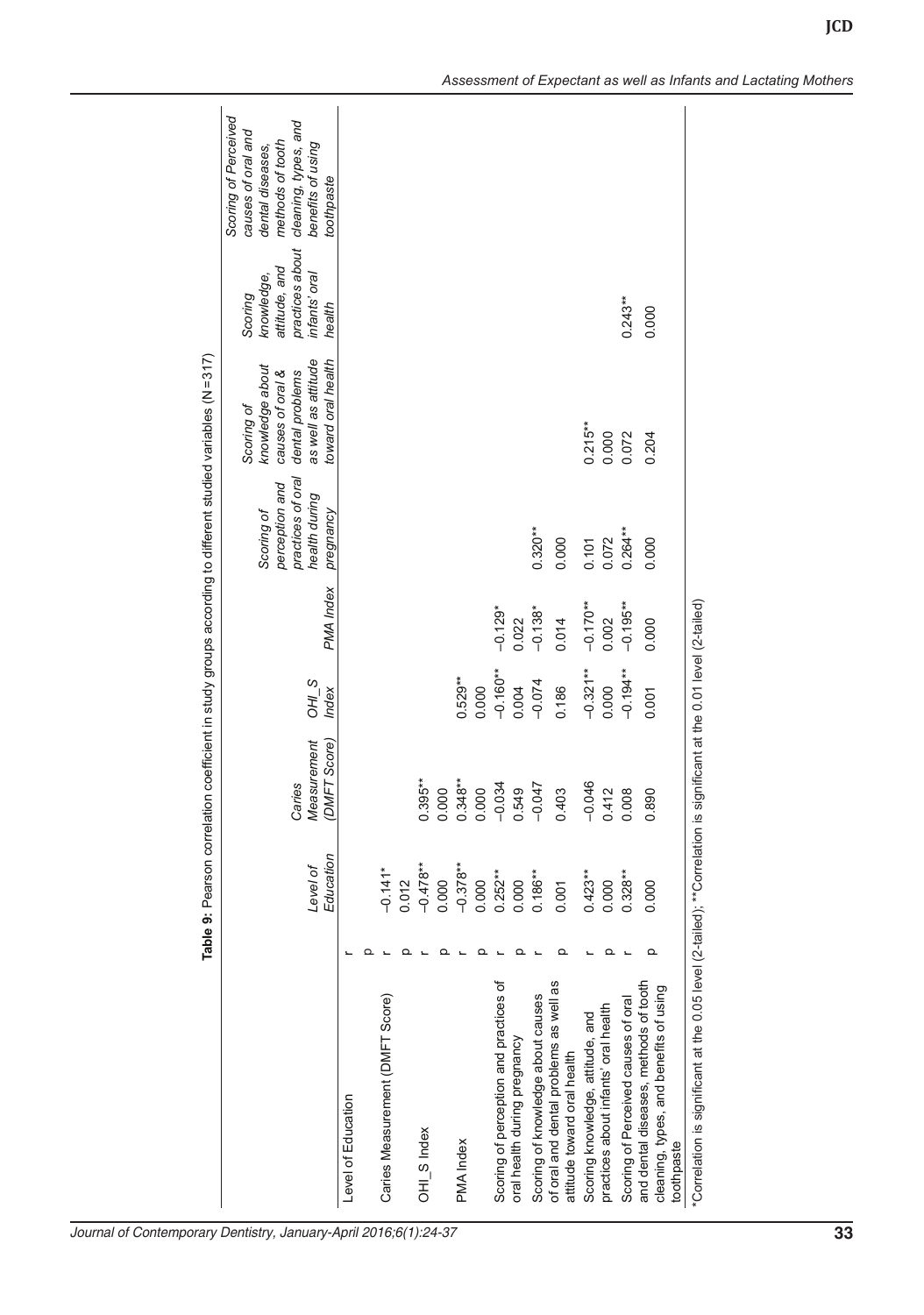had a poor knowledge about the transmission of cariogenic bacteria from the mother to her baby through intimate contact. Results of this study are in accord with that reported by Kumari et al,<sup>42</sup> Sakai et al,<sup>43</sup> Suresh et al, $^{44}$  and Chacko et al. $^{45}$  The study verified that the pregnant females realized that pregnancy is a cause of gum problems (64.35%), while the minority of mothers recognized that pregnancy predisposes to tooth loss (36.59%). These findings are better than that registered in a previous study carried out by Abiola et al.<sup>18</sup> Moreover, less than half of the participants registered that dental visits are necessary during pregnancy that is less than found in a previous study.<sup>18</sup> In addition, less than half of the contributors revealed that they had visited the dentist previously, these results are in accord with the findings of Oredugba et al.<sup>36</sup> The respondents in the current study expressed positive attitude toward their oral health, where the vast majority of them (96.21%) agreed that keeping the natural dentition is an important issue, and more than three quarters of them did not agree that every painful tooth should be removed, while less than half of mothers reported that fruits and vegetable have an effect on the teeth and gums. These opinions are opposite to that found by Abiola et  $al^{18}$  in their previous study. In the current study, it was discovered that a significant number of the participants with poor knowledge about causes of their oral and dental problems and negative attitude toward oral health being from the higher educational level than those from the lower educational level reflecting the need to increase dental awareness among various segments of the society, including the high-educational category.

It was encouraging that the majority of mothers (71.29%) could recall the time of eruption of their child's first tooth into the mouth. The findings were in accord with that of Mani et al,<sup>46</sup> yet contradictory to results discovered by Nagaraj et al.<sup>35</sup> When the mothers were inquired about saliva-sharing behavior with their babies, their knowledge was poor and consequently their practices were faulty concerning sharing with the baby spoons or other utensils and method of cleaning of dropped pacifier or toy. In addition, only 38.80% of women be certain that the gum pads of their children should be cleaned using wet gauze. This finding is in agreement with previous studies carried out by Nagaraj et  $al^{35}$  and Chan et al.<sup>47</sup> With regard to infant-feeding practices, it was optimistic to discover that the vast majority of mothers (82.33%) did not use sweetened pacifier. The low prevalence of using sweetened pacifier was an encouraging finding because the use of sweetened pacifier is an ascertained factor in etiology of nursing caries. This result is higher than that reported previously.<sup>35</sup> The terrifying finding pertaining to the presence of the burden of nocturnal bottle feeding, as only 33.75% of mothers stated that they did not follow

this habit. The finding is consistent with that of Nagaraj et al.<sup>35</sup> Actually, a need is required to supply mothers with instructions and counseling in feeding practices. These nocturnal feeding habits are well identified to influence caries enhancement in young children. A nursing bottle at night may be used as a form of reliever so, establishing a habit that is consequently hard to disrupt, and the problem is exacerbated when these feeding bottles are containing liquids/milk sweetened with sugar. The outcome of this study illustrated poor knowledge of the participating mothers considering their child's visit to the dentist. In the present study, only 12.30% of the contributors recognized that a child's first visit to the dentist should be when the first (milk) tooth erupts. Rather, just 23.34% of participants considered that the child's dental visit should be for routine check-up twice a year. This perception is comparable to that reported by Eigbobo et al.<sup>7</sup> Good oral hygiene practices are created once the child is born; the oral cavity is regularly cleaned even before tooth eruption. The American Academy of Pediatric Dentistry (AAPD) recommends that parents should commence cleaning the child's teeth as their first tooth erupts.<sup>3,48</sup> A very soft toothbrush may be used to clean teeth.<sup>48,49</sup> Also, it is valuable for mothers/caregivers to help their children in brushing their teeth till the child has the dexterity to remove plaque successfully by themselves and this is as the child reached 8-10 years old.<sup>49,50</sup> Results of this study revealed that although the contributing mothers had high and middle levels of education, they did not have sufficient knowledge of oral health care as represented by their poor oral care practices where just 17.98% of them started cleaning their child's teeth when the first milk tooth erupts, this is much lesser than what was found previously.<sup>7,51</sup> Merely 17.03% reported that they use small soft round nylon wet toothbrush without toothpaste to clean their baby's teeth, which is contrary to previous studies. $7,52$ Furthermore, only 11.10% of them indicated the ideal age, 8 years, as the age that children should start brushing by themselves; this is to somewhat near to what was reported by Szalewska et al $51$  and Eigbobo et al.<sup>7</sup>

Findings from this work revealed a negative correlation between the oral health status of the participants evaluated through the OHI-S and PMA indices and "Scoring of Perceived causes of oral & dental diseases, methods of tooth cleaning, types and benefits of using toothpaste." The majority of the participants perceived the correct causes of dental caries as sugar/sweet foods (88.96%) as well as poor oral hygiene (79.118%), while a lesser percentage perceived the causes of gum diseases (calculus/tartar 46.06% and poor oral hygiene 57.10%). From the results, it seems that the participating group did not have enough knowledge about bacterial plaque

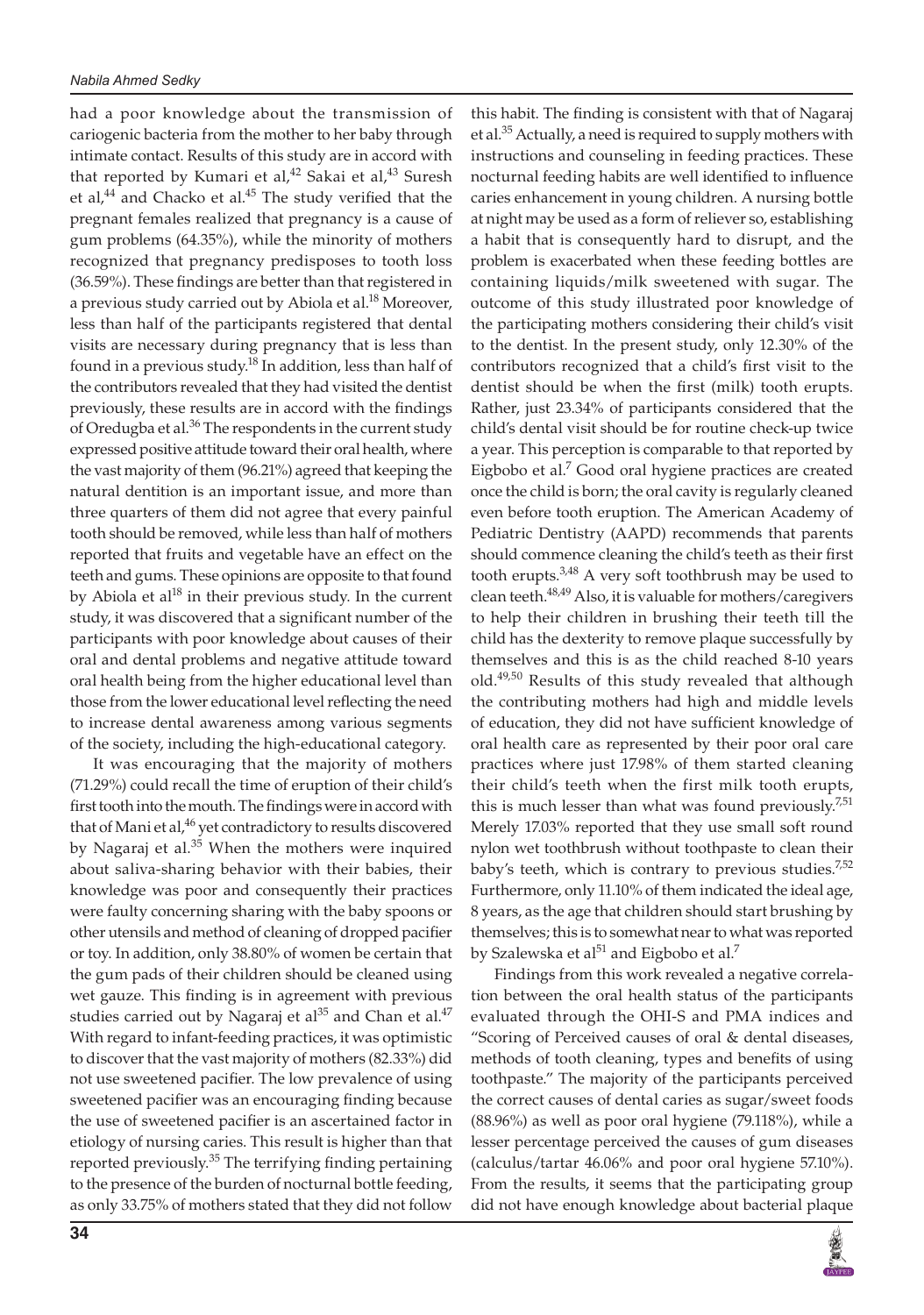as one of the causes of dental caries and periodontal diseases. Concerning the causes of dental caries, the current findings are higher than that reported in previous studies, $36,52$  whereas for the causes of periodontal diseases, the present results are similar to that of Oredugba et al,<sup>36</sup> yet in contrast to the 20% in the former study by Orenuga and Sofola.<sup>52</sup> Enquiry about the appropriate methods used daily for tooth cleaning to prevent dental diseases; it was encouraging to find that the vast majority of mothers (87.07%) preferred to use toothbrush and toothpaste, which is consistent with Abiola et al<sup>18</sup> where they found that 94.2% of pregnant women use toothbrush. For the types of toothpaste, only half of ladies perceived the fluoridated toothpaste; this is less than what was registered by Al-Turck<sup>39</sup> where 82% used regular fluoride toothpaste. Miswak chewing sticks were chosen to be used by 42.59% of women; this result is in accord with the findings of Al-Turck,<sup>39</sup> and in contrast with that of Abiola et al.<sup>18</sup> On the contrary, the participants registered lack of perception regarding the use of dental floss and other interdental cleaning aids as well as mouth rinses as methods of tooth cleaning. The results are slightly higher than that reported in a previous study $39$  where only 18% of the participants stated that they use mouthwash daily. Most of the contributing women (81.70%) believed that toothpastes are beneficial predominantly to prevent dental caries and 76.34% perceived that they make the mouth clean and fresh; this is inconsistent to what was discovered previously.<sup>18</sup>

## **CONCLUSION**

Based on the findings of the current study, mothers exhibited fair oral hygiene, moderate gingivitis, and moderate caries index with a significant difference and strong negative correlation between the level of education and the oral and dental health as the higher the educational level the better the oral condition. Poor perception and practices were recorded regarding mothers' oral health during pregnancy. Flossing was not habitually implemented. Almost half of the participants performing tooth brushing twice per day. High DMFT score was presented whether women disclosed poor or good perception and practices for their oral health throughout pregnancy. Furthermore, the minority of the ladies did not yield action if they realize carious teeth during pregnancy and consequently the problem is exaggerated. A negative correlation was recorded between OHI-S and PMA indices and oral health perception and practices score. A considerable number of mothers with poor knowledge about causes of their oral and dental problems and negative attitude toward oral health were from the higher level of education revealing the necessity to increase dental awareness among various categories

of the community, comprising the high-educational segment. The vast majority of the contributors owned poor knowledge and practices in addition to negative attitude concerning their infants' oral health. In relation to the level of education, less than one quarter of the mothers with low educational level had poor knowledge and practices along with negative attitude, which means that although the sharing mothers had high and middle levels of education, they maintained poor knowledge and practices and negative attitude about their infants' oral health. With regard to perception about causes of oral and dental diseases, methods of tooth cleaning, as well as types and benefits of using toothpaste, poor perception was detected among the participants with a negative correlation with the OHI-S and PMA indices.

#### **RECOMMENDATIONS**

- Incorporating oral health education programs and pediatric education for oral health as part of preand postnatal care may enhance perception and practices regarding the importance of oral health measures among expectant and lactating mothers, thus improving their oral health and consequently that of their infants.
- Dental health care workforces should be incorporated into the pre- and postnatal clinics to provide oral and dental health education with regard to the best time to receive oral treatment during pregnancy, causes of oral and dental diseases, and methods of tooth cleaning, as this is the instance at which women are willing to accept new information.
- Implementation of sensitization programs to raise the mothers' awareness concerning prenatal and pediatric dental counseling to confirm that infants' dental visits should begin with the appearance of a child's first tooth as the recommendations of the American Academy of Pediatric Dentistry (AAPD), and the appropriate methods of saliva-sharing behavior with the baby as well as child's oral cleansing methods.

## **REFERENCES**

- 1. Brown A, Lowe E, Zimmerman B, Crall J, Foley M, Nehring M. Preventing early childhood caries: lessons from the field. Pediatr Dent 2006 Nov-Dec;28(6):553-560.
- 2. U.S. Department of Health and Human Services. Oral health in America: a report of the surgeon general. Rockville: US Department of Health and Human Services, National Institute of Dental and Craniofacial Research, National Institutes Of Health. 2000. Available at: "http://www.nidcr.nih.gov/Data Statistics/SurgeonGeneral/Documents/hck1ocv.@www. surgeon.fullrpt.pdf"
- 3. American Academy on Pediatric Dentistry Council on Clinical Affairs. Policy on the dental home. Pediatr Denti 2005-2006;27(7 Suppl):18-19.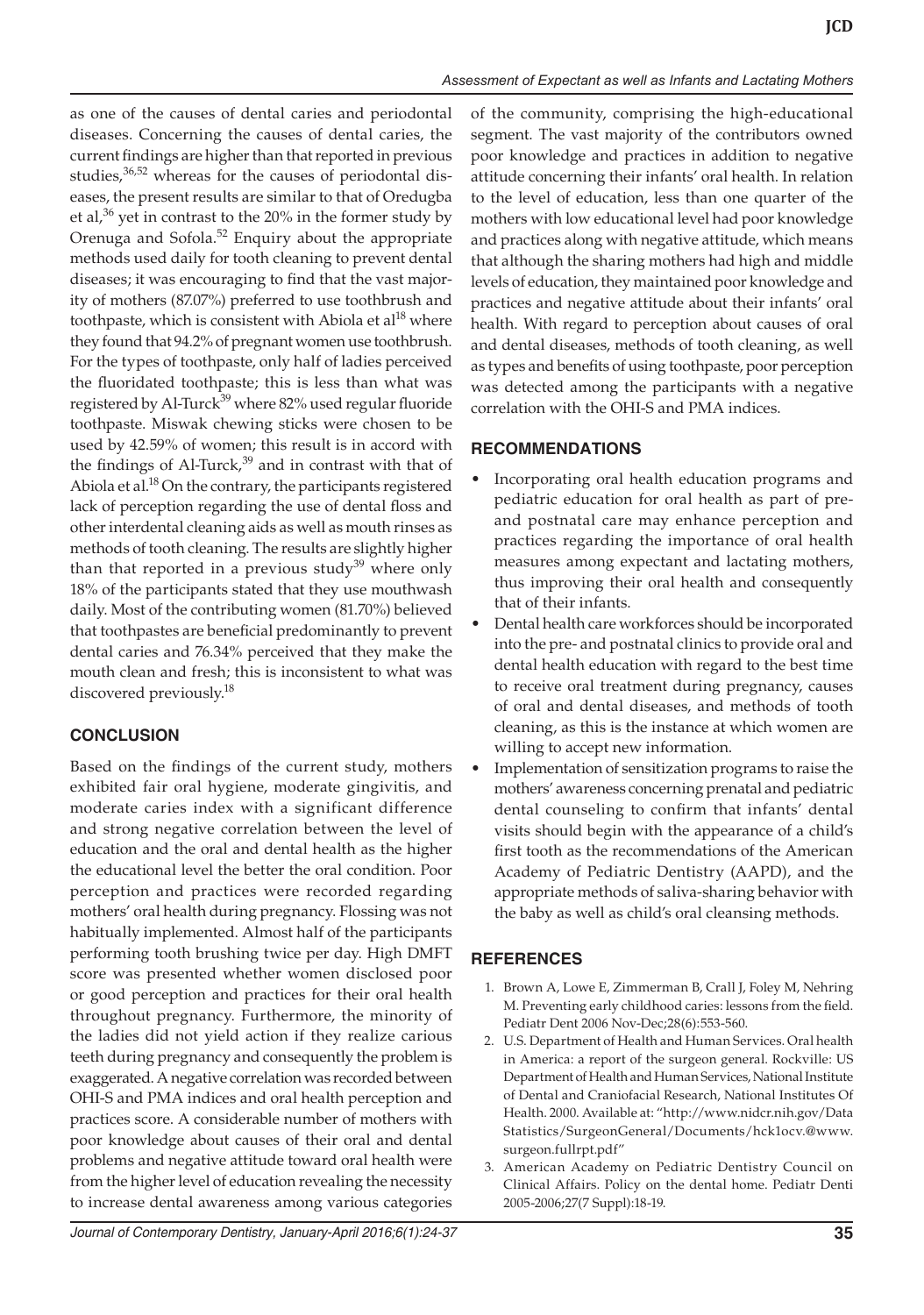- 4. Lee JY, Bouwens TJ, Savage MF, Vann WF, Jr. Examining the cost-effectiveness of early dental visits. Pediatr Dent 2006 Mar-Apr;28(2):102-105; discussion 92-98.
- 5. Lee JY, Weber-Gasparoni K. Infant oral health. In: The handbook of pediatric dentistry. 3rd ed. American Academy of Pediatric Dentistry (AAPD); 2007:1-7.
- 6. Eigbobo JO, Onyeaso CO, Okolo NI. Pattern of presentation of oral health conditions among children at the University of Port Harcourt Teaching Hospital (UPTH), Port Harcourt, Nigeria. Pesq Bras Odontoped Clin Integr, João Pessoa. 2011;11:105-9.
- 7. Eigbobo JO, Aikins EA, Onyeaso CO. Knowledge of preventive child oral healthcare among expectant mothers in Port Harcourt, Nigeria. Pediatr Dent J 2013;23:1-7.
- 8. MedicineNet.com. Definition of Perinatal. Available at: "http:// wwwmedicinenetcom/script/main/artasp?articlekey= 7898" Accessed December 12, 2015.
- 9. Brown A. Access for oral health care during the perinatal period: a policy brief. National Maternal and Child Oral Health Resource Center. Washington, DC: Georgetown University; 2008. Available at: "http://wwwmchoralhealthorg/PDFs/ PerinatalBriefpdf" Accessed December 12, 2015.
- 10. Gaffield ML, Gilbert BJ, Malvitz DM, Romaguera R. Oral health during pregnancy: an analysis of information collected by the pregnancy risk assessment monitoring system. J Am Dent Assoc 2001 Jul;132(7):1009-1016.
- 11. Huebner CE, Milgrom P, Conrad D, Lee RS. Providing dental care to pregnant patients: a survey of Oregon general dentists. J Am Dent Assoc 2009 Feb;140(2):211-222.
- 12. Kerpen SJ, Burakoff R. Improving access to oral health care for pregnant women. A private practice model. N Y State Dent J 2009 Nov;75(6):34-36.
- 13. Keirse MJ, Plutzer K. Women's attitudes to and perceptions of oral health and dental care during pregnancy. J Perinatal Med 2010;38(1):3-8.
- 14. Dimitrova MM. A study of pregnant women's knowledge of children's feeding practice as a risk factor for early childhood caries. Folia Med 2009 Oct-Dec;51(4):40-45.
- 15. Fadavi S, Sevandal MC, Koerber A, Punwani I. Survey of oral health knowledge and behavior of pregnant minority adolescents. Pediatr Dent 2009 Sep-Oct;31(5):405-408.
- 16. Amar S, Chung KM. Influence of hormonal variation on the periodontium in women. Periodontology 2000 1994 Oct;6: 79-87.
- 17. Mills LW, Moses DT. Oral health during pregnancy. MCN Am J Matern Child Nurs 2002 Sep-Oct;27(5):275-280; quiz 81.
- 18. Abiola A, Olayinka A, Mathilda B, Ogunbiyi O, Modupe S, Olubunmi O. A survey of the oral health knowledge and practices of pregnant women in a Nigerian teaching hospital. Afr J Reprod Health 2011 Dec;15(4):14-19.
- 19. Ramos-Gomez FJ, Weintraub JA, Gansky SA, Hoover CI, Featherstone JD. Bacterial, behavioral and environmental factors associated with early childhood caries. J Clin Pediatr Dent 2002 Winter;26(2):165-173.
- 20. American Academy of Pediatric Dentistry. Guideline on Perinatal Oral Health Care. Available at: "http://wwwaapdorg/ media/policies\_guidelines/g\_perinataloralhealthcare pdf" Accessed December 12, 2015. 2011;37(6).
- 21. American Academy of Pediatrics. Policy on oral health risk assessment timing and establishment of the dental home. Pediatrics 2003;111(5):1113-1116.
- 22. Plutzer K, Spencer AJ. Efficacy of an oral health promotion intervention in the prevention of early childhood caries. Commun Dent Oral Epidemiol 2008 Aug;36(4):335-346.
- 23. Lucey SM. Oral health promotion initiated during pregnancy successful in reducing early childhood caries. Evid Based Dent 2009;10(4):100-101.
- 24. Meyer K, Geurtsen W, Gunay H. An early oral health care program starting during pregnancy: results of a prospective clinical long-term study. Clin Oral Investig 2010 Jun;14(3): 257-264.
- 25. Nowak AJ, Warren JJ. Infant oral health and oral habits. Pediatr Clin N Am 2000 Oct;47(5):1043-1066, vi.
- 26. Lewis CW, Grossman DC, Domoto PK, Deyo RA. The role of the pediatrician in the oral health of children: a national survey. Pediatrics 2000 Dec;106(6):E84.
- 27. Harrison R. Oral health promotion for high-risk children: case studies from British Columbia. J Can Dent Assoc 2003 May;69(5):292-296.
- 28. Klein H, Palmer CE, Knuston JW. Studies on dental caries. I. Dental status and dental needs of elementary school children. Pub Health Rep 1938;53:751.
- 29. Mühlemann HR, Mazor ZS. Gingivitis in Zurich school children. Helv Odont Acta 1958;12:2-3.
- 30. Greene JC, Vermillion JR. The simplified oral hygiene index. J Am Dent Assoc 1964 Jan;68:7-13.
- 31. Gajendra S, Kumar JV. Oral health and pregnancy: a review. N Y State Dent J 2004 Jan;70(1):40-44.
- 32. Offenbacher S, Katz V, Fertik G, Collins J, Boyd D, Maynor G, McKaig R, Beck J. Periodontal infection as a possible risk factor for preterm low birth weight. J Periodontol 1996 Oct;67(10 Suppl):1103-1113.
- 33. Al-Attas SA. Jeddah adults' oral health knowledge, attitude and behavior. Egypt Dent J 2004;50(3):1357-1367.
- 34. Boggess KA, Lieff S, Murtha AP, Moss K, Beck J, Offenbacher S. Maternal periodontal disease is associated with an increased risk for preeclampsia. Obstet Gynecol 2003 Feb;101(2):227-231.
- 35. Nagaraj A, Pareek S. Infant oral health knowledge and awareness: disparity among pregnant women and mothers visiting a government health care organization. Int J Clin Pediatr Dent 2012 Sep;5(3):167-172.
- 36. Oredugba F, Agbaje M, Ayedun O, Onajole A. Assessment of mothers' oral health knowledge: towards oral health promotion for infants and children. Health 2014;6:908-915.
- 37. Skeie MS, Skaret E, Espelid I, Misvaer N. Do public health nurses in Norway promote information on oral health? BMC Oral Health 2011 Sep 18;11:23.
- 38. Gussy MG, Waters EG, Walsh O, Kilpatrick NM. Early childhood caries: current evidence for aetiology and prevention. J Paediatri Child Health 2006 Jan-Feb;42(1-2):37-43.
- 39. Al-Turck KMA. Self-reported dental care and dietary habits of Saudi pregnant women in a prenatal clinic in Riyadh. Pakistan Oral Dent Jr 2005;25(1):75-80.
- 40. Hunter LP, Yount SM. Oral health and oral health care practices among low-income pregnant women. J Midwifery Womens Health 2011 Mar-Apr;56(2):103-109.
- 41. Douglass JM, Li Y, Tinanoff N. Association of mutans streptococci between caregivers and their children. Pediatr Denti 2008 Sep-Oct;30(5):375-387.
- 42. Kumari NR, Sheela S, Sarada PN. Knowledge and attitude on infant oral health among graduating medical students in Kerala. J Indian Soc Pedod Prev Dent 2006 Dec;24(4): 173-176.